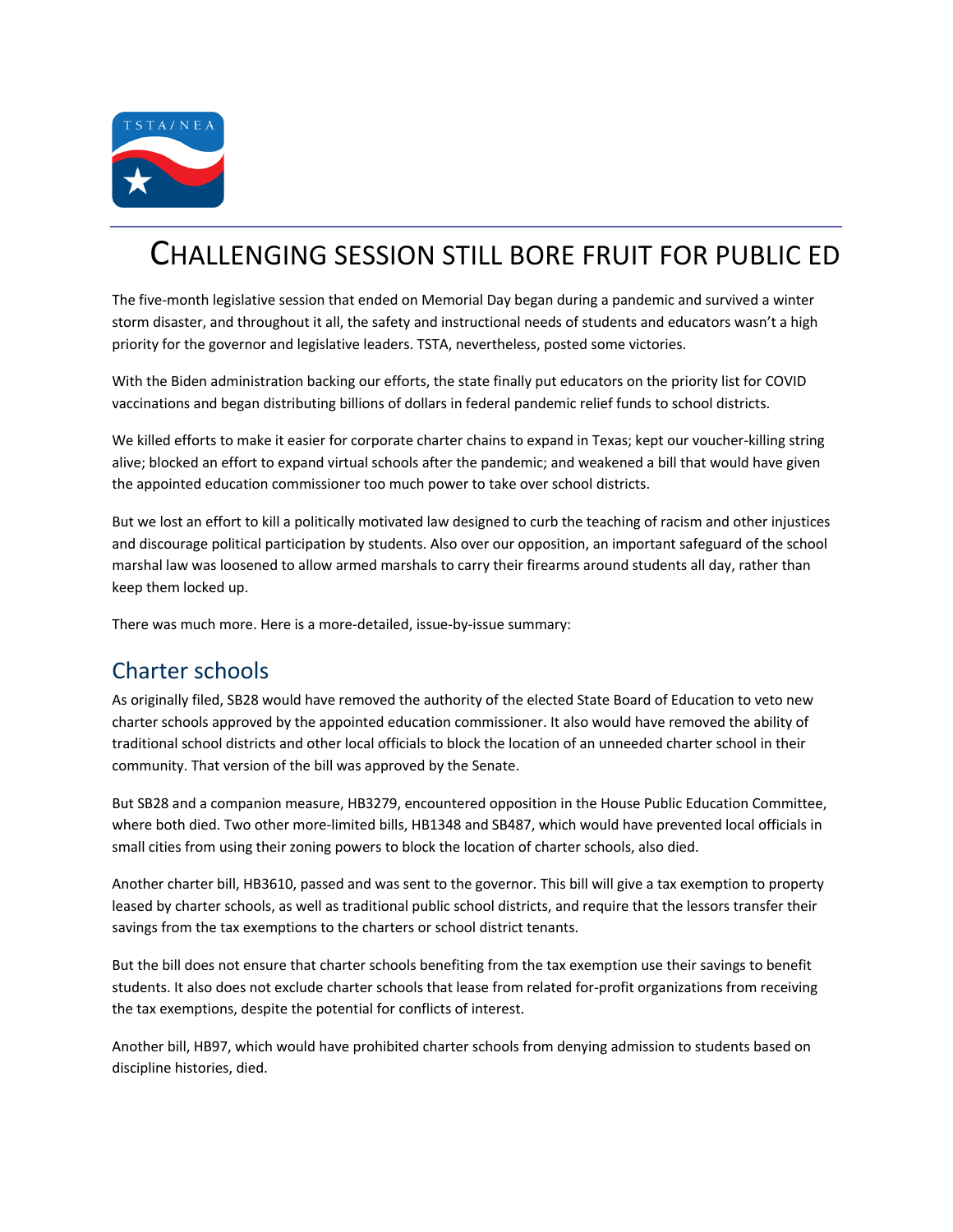## Voucher bills

In an overwhelming bipartisan vote, the House made a strong stand against vouchers by adding a provision to its version of the state budget to prohibit the expenditure of state funds for private school vouchers in any form.

Consequently, the only voucher bill to gain any traction was SB1716, which the Senate approved, to allow special education families to receive grants to purchase instructional materials or services from private vendors without any school district oversight. The House amended the bill to remove the voucher element and give the education commissioner and education service centers control over the grant process, and the Senate accepted the changes.

SB1968, a tax-credit scholarship voucher bill, died in the Senate.

# Virtual schools

HB1468 would have expanded the number of virtual schools offered by districts as we emerge from the pandemic, and it would have funded virtual schools in the same manner as a district's physical classrooms. Our opposition helped slow the bill down, and it died when it failed to win final approval before a late-session deadline in the House. For safety reasons, we have had to teach virtually during this health emergency. But we opposed this bill because research and the experiences of many students during the pandemic have clearly shown that virtual schools are inferior to classrooms with teachers.

The Legislature passed SB348 to allow parents to observe virtual instruction and review instructional materials or other teaching aids provided to their children while they are participating in virtual or remote learning.

## Retired educators

Lawmakers enacted SB288 to ease return-to-work provisions for TRS retirees, including reducing financial penalties and providing allowances for returning to work during a declared disaster. The Legislature also passed the TRS sunset bill, HB1585, which requires TRS to improve services to members and retirees by:

- Developing a communication and outreach plan on retirement planning;
- Appointing an ombudsman to monitor the agency's interactions with members and investigate complaints; and
- Improving efforts to return contributions to inactive members before funds are forfeited.

The Legislature kept its commitment to increase the state's contribution to the Teacher Retirement System pension fund to keep the fund financially sound. The state's contribution will increase from 7.5 percent to 7.75 percent on Sept. 1 and to 8 percent on Sept. 1, 2022.

Members' contributions will increase from 7.7 percent to 8 percent on Sept. 1 and remain there for another year. School district contributions will increase from 1.6 percent to 1.7 percent on Sept. 1 and to 1.8 percent on Sept. 1, 2022.

Lawmakers did not provide retired educators with another 13<sup>th</sup> check or a much-needed COLA. Those bills died in the House Calendars Committee.

# Appropriations

Unlike two years ago, legislators didn't approve additional money for school employee pay raises. Nor did they raise the state contribution to employees' health insurance premiums, which has been frozen for more than 20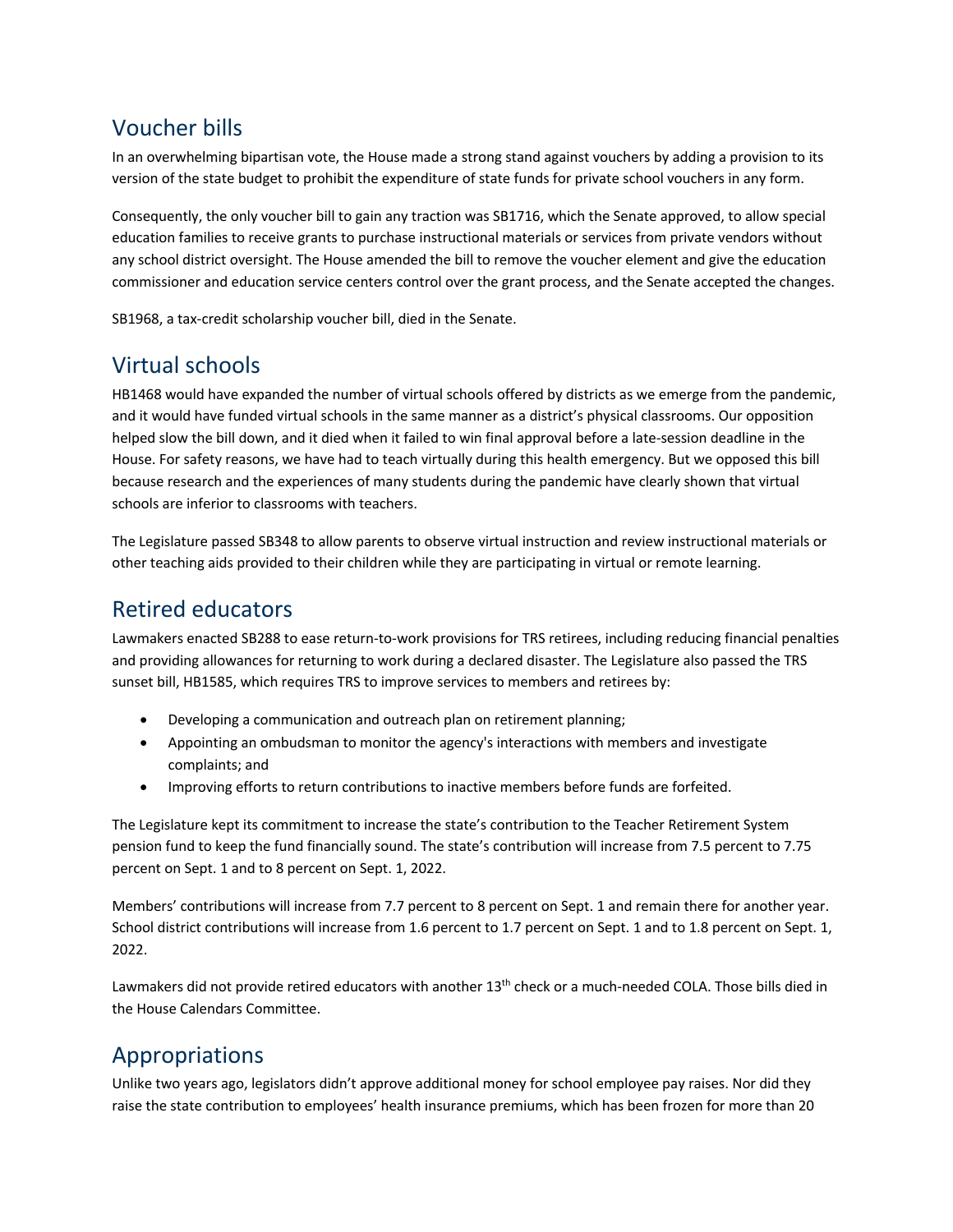years. But they added money to the new budget to keep the state's commitment to public schools laid out in House Bill 3, the school finance law enacted in 2019. And they passed separate legislation (HB1525, see below) to protect pay raises employees received from HB3.

#### Transgender students in sports

SB29, which would have restricted transgender students to participating in sports based on their sex at birth, not the gender with which they identify now, failed to win approval before an end-of-session parliamentary deadline in the House, and died. Lt. Gov. Dan Patrick, who had made the bill one of his legislative priorities, called for Gov. Abbott to call a special session to revive the bill.

## Teaching about racism

HB3979, designed to limit the teaching of racism and injustices to people of color, passed and was sent to the governor, who is expected to sign it. The bill also will limit classroom discussions about current events, limit the cultivation of critical thinking skills and prohibit teachers from offering course credit or extra credit to students for participation in politically related activities or public policy advocacy.

TSTA fought this bill, and we were able to assist friendly legislators with the adoption of amendments to protect the inclusion of several historical women and people of color in social studies lessons. But overall the bill is bad. It is a partisan intrusion into academic freedom and free speech rights in the classroom.

# School marshals

Current law requires school marshals — school employees who are authorized by their districts to bring handguns to their campuses — to keep their firearms locked up in secure locations if their primary duty involves regular, direct contact with students. SB741, if signed by the governor, will allow marshals to carry their guns with them as they conduct their daily duties, including interactions with students in classrooms.

The so-called "constitutional carry" bill, HB1927, which would let most Texans carry handguns without a license or firearms safety training, keeps the existing prohibition against people carrying their guns onto school campuses.

# School takeover bill

As originally filed, this measure, SB1365, would have increased the unelected state education commissioner's authority to impose sanctions on school districts, including the replacement of locally elected school board members with the commissioner's appointed boards of managers. And it would have made the commissioner's decisions unappealable to a court of law.

TSTA opposes the final version of the bill, which passed, but it is much improved due to our efforts.

The final bill will not rate campuses that receive Ds or Fs during the 2021-22 school year under the state's accountability system. It will halt state interventions for a campus that receives a C next year after multiple years of failed ratings.

The bill also codifies a current practice that allows a D rating to trigger accountability sanctions in a way that is less severe than current commissioner practices. It does, however, allow for sanctions to be imposed when a district goes back and forth between D and F ratings. The measure also makes open-enrollment charter schools subject to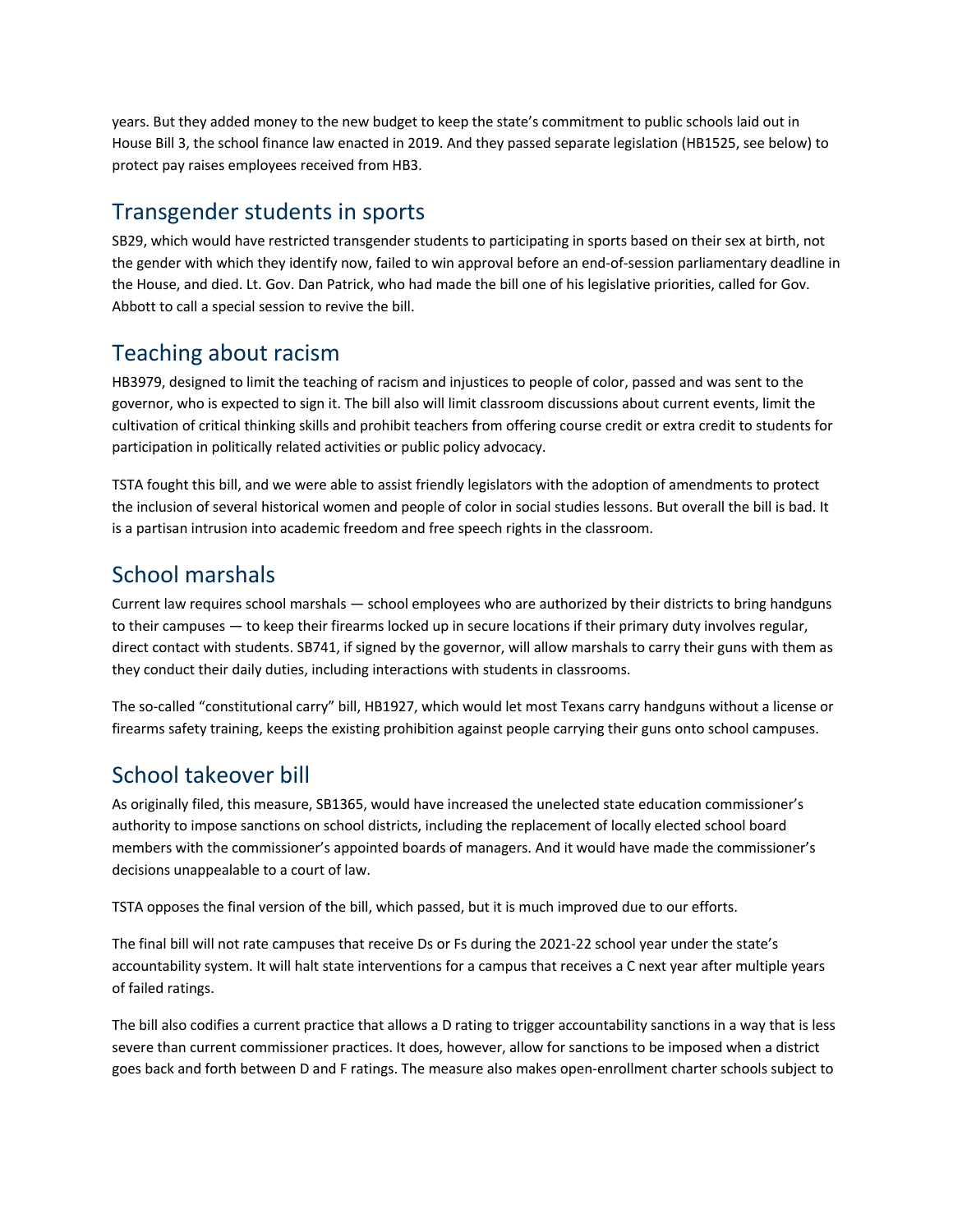oversight for D ratings and requires a D rating to be considered when the commissioner is deciding whether to renew an open-enrollment charter.

The final bill provides for a judicial appeal of a commissioner's decision to appoint a board of managers for a school district, but it will continue to allow the state to take over a school district because of a single campus' ratings.

#### Educator pay raises

The Legislature approved HB1525, a so-called "cleanup" bill for HB3, the school finance law enacted in 2019. It also became a potential catch-all for a number of funding-related proposals, including some not good for public education.

TSTA got some of the bad ideas stripped from the bill in conference committee, including outcomes-based funding based on STAAR scores and a proposed requirement that school districts set aside 40 percent of their federal COVID relief funds, which we feared the Legislature could have used to replace state education funding in the future.

The final bill includes a provision that protects school employee pay raises funded through HB3, provided the district receives the same level of funding as under HB3 and the employee remains employed by the same district. The bill provides exceptions if a district declares a financial exigency.

Other provisions in the final bill:

- Postpone reading academies through the 2022-23 school year.
- Allow non-certified teachers to be eligible for Teacher Incentive Allotment bonuses and specify that TIA compensation is TRS eligible.
- Create a tutoring program to be staffed by retired teachers and run by a non-profit entity.
- Require parental consent for sex education and for sex education materials to be public.

# STAAR, Individual Graduation Committees

Lawmakers passed HB1603 to make Individual Graduation Committees (IGCs) permanent. These committees, which have been operating temporarily for several years, provide alternatives for graduation to high school students who fail to pass end-of-course exams. This new law also will allow the state education commissioner to investigate any school where more than 10 percent of students in any given year get their diplomas through these committees.

The Legislature also passed HB999, which became law immediately, for IGCs to allow high school seniors who were otherwise qualified to graduate this year during the pandemic to receive their diplomas regardless of whether they passed or even took the end-of-course exams.

The House approved HB764 to remove STAAR tests in writing in grades four and seven, in social studies in grade eight and in any additional subject and grade not required by federal law, but this bill died in the Senate.

#### Broadband expansion

Lawmakers approved HB5 to create a council for tracking and providing broadband access across Texas, including tracking school district access and providing grants to districts needing internet services. Broadband inequality among districts and different parts of the state became especially obvious during the pandemic.